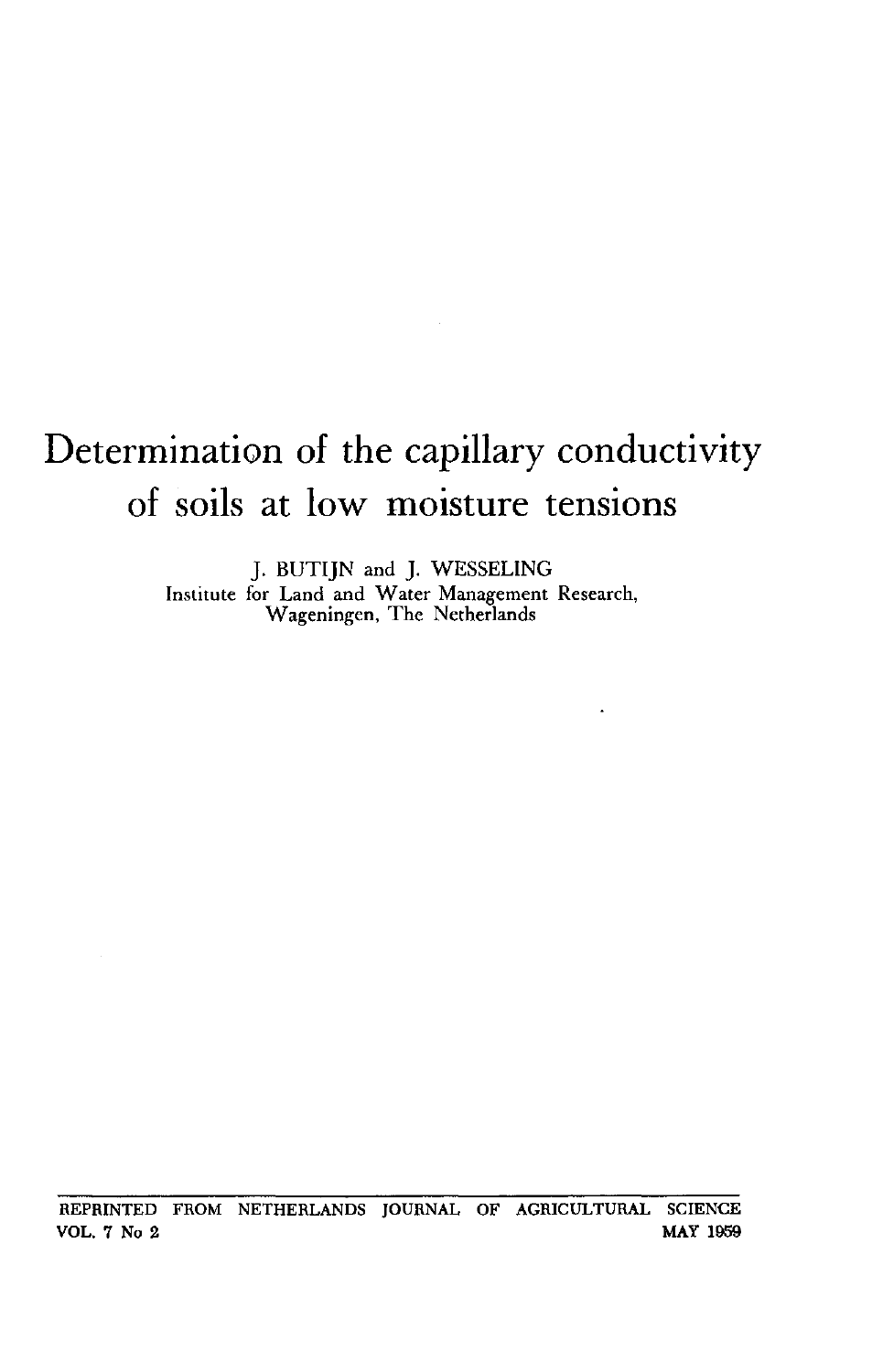$\label{eq:2.1} \frac{1}{\sqrt{2}}\int_{\mathbb{R}^3}\frac{1}{\sqrt{2}}\left(\frac{1}{\sqrt{2}}\right)^2\frac{1}{\sqrt{2}}\left(\frac{1}{\sqrt{2}}\right)^2\frac{1}{\sqrt{2}}\left(\frac{1}{\sqrt{2}}\right)^2\frac{1}{\sqrt{2}}\left(\frac{1}{\sqrt{2}}\right)^2.$ 

 $\label{eq:2.1} \begin{split} \mathcal{L}_{\text{max}}(\mathbf{r}) = \frac{1}{2} \sum_{i=1}^{N} \mathcal{L}_{\text{max}}(\mathbf{r}) \mathcal{L}_{\text{max}}(\mathbf{r}) \\ \mathcal{L}_{\text{max}}(\mathbf{r}) = \frac{1}{2} \sum_{i=1}^{N} \mathcal{L}_{\text{max}}(\mathbf{r}) \mathcal{L}_{\text{max}}(\mathbf{r}) \end{split}$ 

 $\mathcal{L}^{\text{max}}_{\text{max}}$  and  $\mathcal{L}^{\text{max}}_{\text{max}}$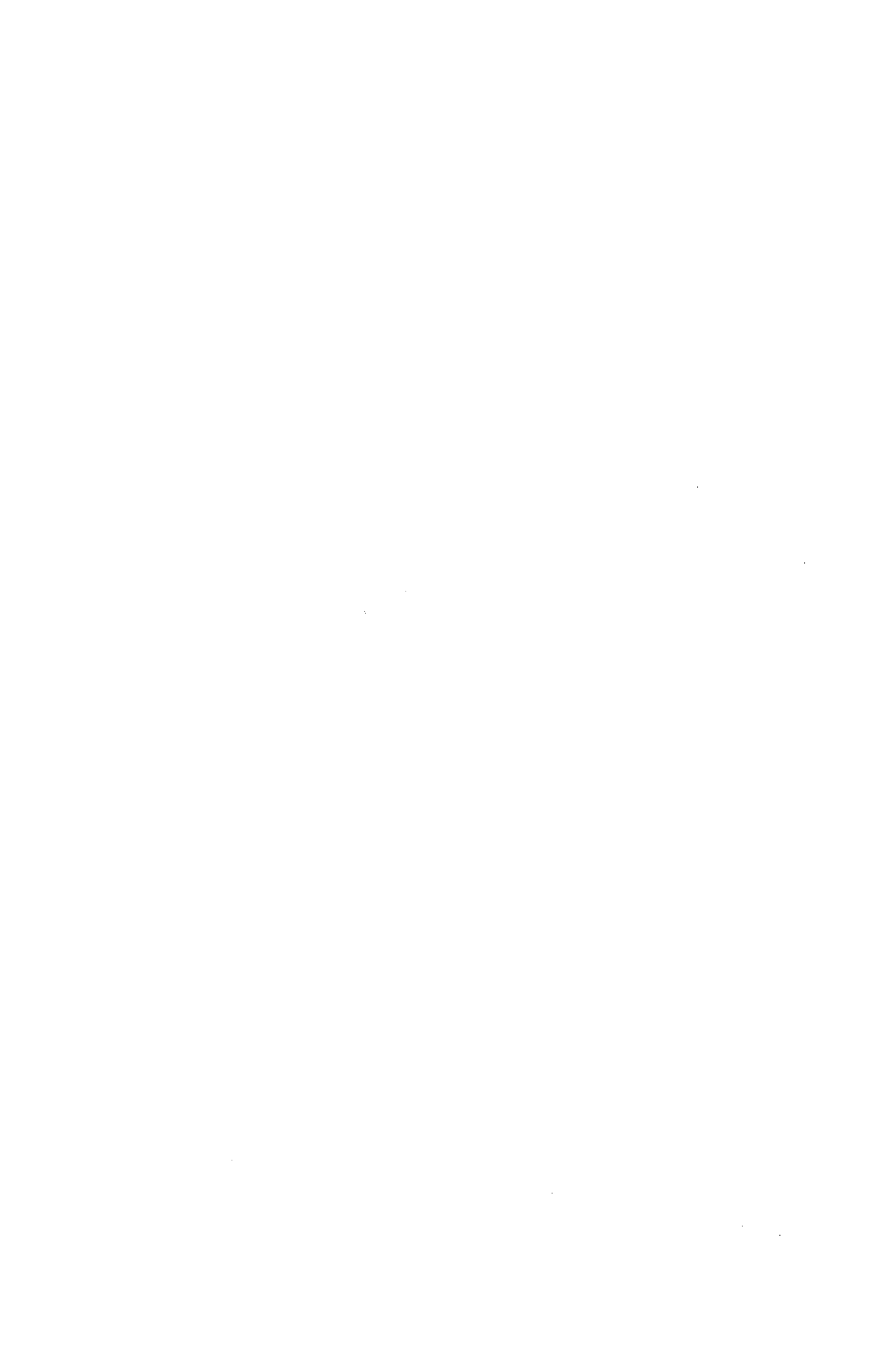# DETERMINATION OF THE CAPILLARY CONDUC-TIVITY OF SOILS AT LOW MOISTURE TENSION

J. BUTIJN and J. WESSELING

Institute for Land and Water Management Research, Wageningen, The Netherlands

#### **SUMMARY**

A method is described to calculate the capillary conductivity data from outflow measurements obtained with a suction apparatus also in use for the determination of the lower part of the moisture characteristic of soils. Measurements were made on different soil probes from the same profile. An approximate solution for the influence of the porous plate was introduced. The results of the measurements for a sandy soil and a sandy loam are given.

# 1 INTRODUCTION

During the last decades the knowledge on the relation between moisture consumption and yield of crops is rapidly increasing. From investigations on this relation it became evident that besides the total uptake of water soil moisture tension is a very important factor in crop growth. This means, that soil moisture tension should be kept low, in order to get maximum yields. Except in the case of sub-irrigation this can only be realized by water transport from the water table into the root zone. Moisture transport only takes place, however, when the water table is kept high or evapotranspiration rates are small. This is due to the fact that the capillary conductivity of the soil is low at high and moderately high moisture tensions. So steep moisture gradients are necessary for moisture flow of some importance (WESSELING, 1957).

The steady state capillary rise of water from a water table can be calculated when the relation between capillary conductivity and soil moisture tension is known. Such calculations are given by WIND (1955), WESSELING (1957) and GARDNER (1958). These authors either used conductivity data found in literature or determined from field experiments, as in the case of WIND. Rather few conductivity data are available, however, despite the fact that a method for the determination has been performed already more than 25 years ago by RICHARDS (1931). During the last few years several new methods were proposed but most of them make use of disturbed soil samples (MOORE, 1939, STAPLE and LEHANE, 1954, BRUCE and KLUTE, 1956, CHILDS and COLLIS-GEORGE, 1950). When conductivity data of a disturbed soil sample are used for the calculation of moisture transport in a well-defined soil profile with its typical sequence of layers, each of them with a pronounced structure, appreciable differences with what actually happens in the profile will be found. The only way out in this case is, to determine the capillary conductivity of each layer of the profile on an undisturbed soil sample.

A theoretical computation of the conductivity data from the pore size distribution i.e. from the moisture characteristic as proposed by CHILDS and COLLIS-GEORGE (1950) has certain advantages. Recently MARSHALL (1958) found a reason-

<sup>&</sup>lt;sup>1</sup>) Received for publication March 11, 19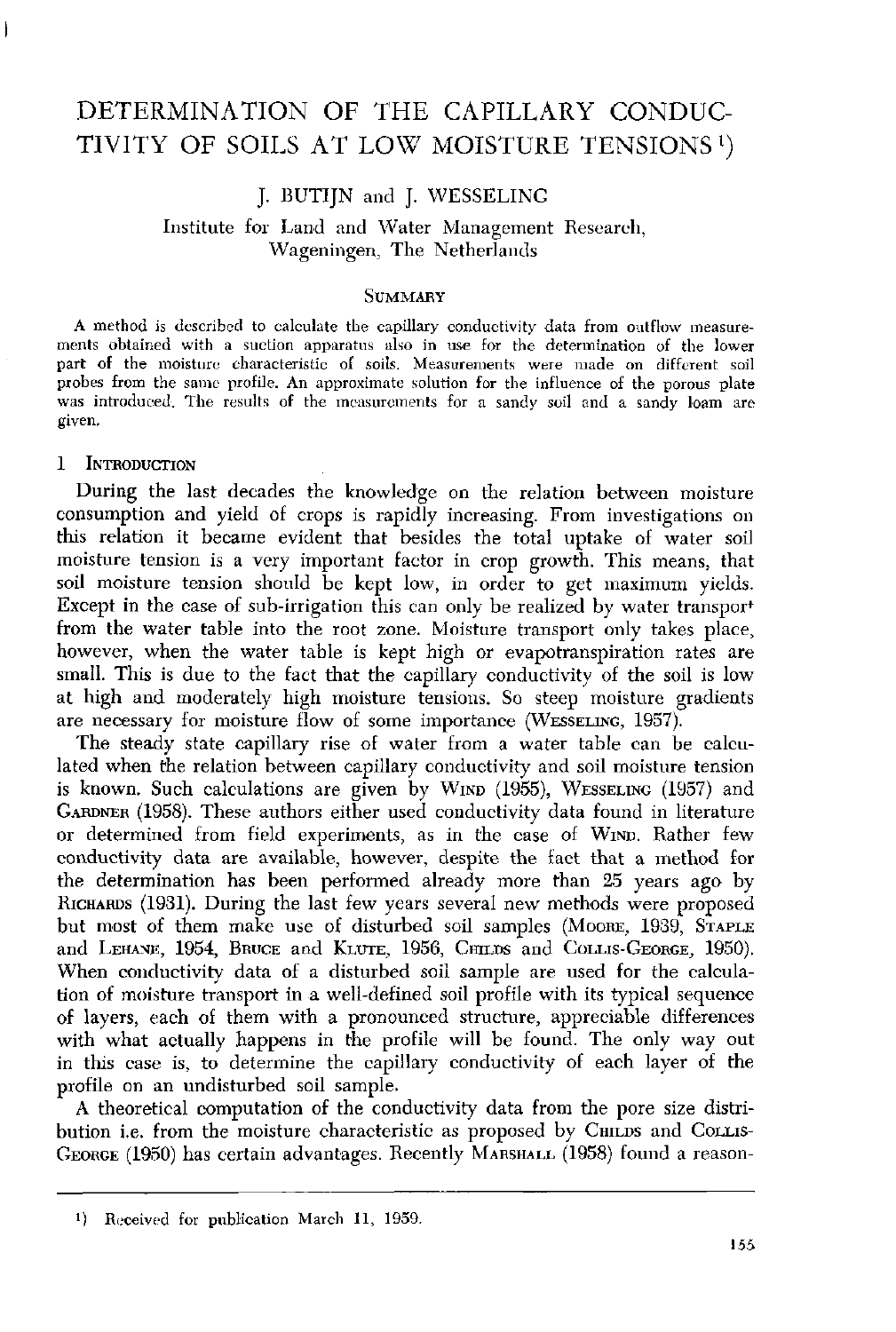able agreement between this theoretical method and experimental results obtained by other authors. The computation takes a lot of time, however, and the so-called matching-factor remains undetermined.

GARDNER (1956) developed a method for the calculation of the conductivity data from pressure plate outflow data. The advantage of this method is that it can be combined with the determination of the higher part of the moisture characteristic of the soil, for which pressure plates are used. A disadvantage is, however, that the method can only be applied at high moisture tensions. As is pointed out above, in flow problems under conditions prevailing in nature, the capillary conductivity of the soil at low moisture tensions is far more important. A method therefore was developed to compute the conductivity at low moisture tensions from outflow data obtained with a suction apparatus that is commonly used for the determination of the lower part of the moisture characteristic. The method, and the results obtained with it, are described in the next sections.

# 2 DESCRIPTION OF THE APPARATUS

The apparatus, used for the determination of the lower part of the moisture characteristic was modified in such a way that the flow of water out of the soil sample could be measured. The apparatus which was used is given in fig. 1. Undisturbed soil samples (M) are taken in metal rings with an area of 20 cm<sup>2</sup> and 5 cm length. After saturation during two days, the was placed on a porous plate (P) which is cemented in a glass-vessel (G), con-



FIG. 1 SUCTION APPARATUS USED FOR THE OUTFLOW MEASUREMENTS. FOR DESCRIPTION SEE THE TEXT.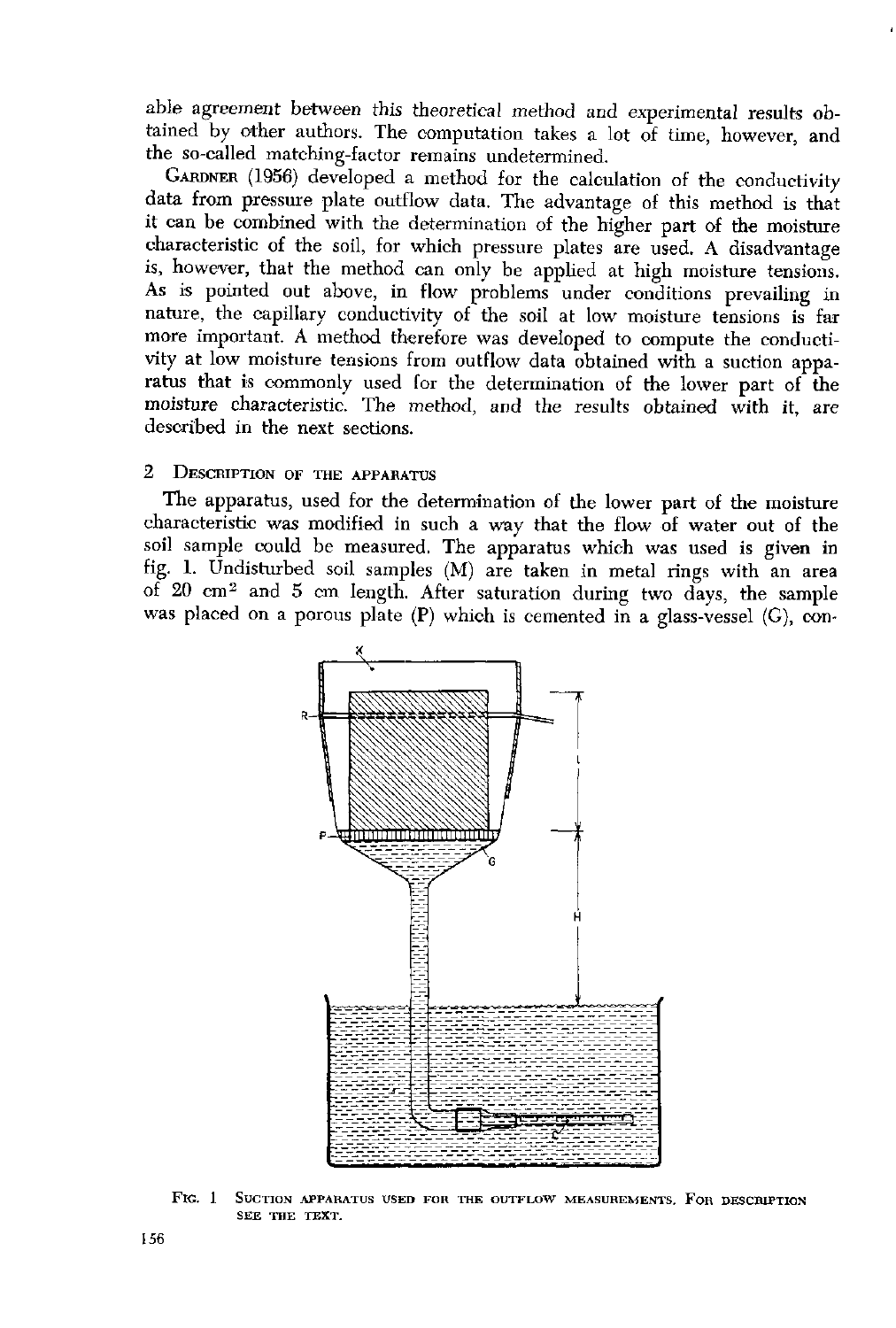nected with a water reservoir (W.) The glass-tube ends in a calibrated hori zontal capillary tube  $(C)$ . The glass-vessel is covered with a cap  $(K)$ , that is connected with the vessel by means of a rubber-ring (R), in order to prevent evaporation from the sample. A small capillary tube was mounted in order to maintain atmosferic pressure at the upper end of the soil sample.

When equilibrium has been attained between the moisture in the soil sample and a certain suctionforce, the glass-vessel is raised over a small distance, so that the suction increases with a small amount. Due to this increase in suction, water will move to the right hand side, the distance depending on the magnitude of the water removal. Ry measuring the displacement of the meniscus at different times, the water removal can be determined and from these data the capillary conductivity of the soil may be calculated.

The measurements are susceptible to temperature differences. When room temperature is not constant the meniscus on the capillary tube may become displaced without any change in the moisture content of the soil sample. While the measurements are carried out, with relatively short time intervals, differences in temperature during the experiment can be neglected. The computed values for the conductivity must then, however, be reduced to standard temperature. This standard temperature was taken to be 15° C which is the temperature, occuring in the rootzone of the soil during the greatest part of the summer in the Netherlands.

# 3 SOLUTION OF THE FLOW EQUATION

When equilibrium has been attained at a certain suction of *h* cm, the moisture content at the upper side of the soil sample will differ only little from that at the lower end of the sample, when the height of the sample is relatively small. Without introducing large errors the moisture content may be considered to be constant throughout the sample. Furthermore, the suctionforce throughout the sample may be taken as a constant, having a value of  $h = H + k l$ , where *H* is the distance between the water surface in the reservoir and the upper boundary of the porous plate and *I* is the length of the soil sample.

When the suction is increased from *h* to  $h + \Delta h$  a lower moisture content will be attained after a certain time throughout the sample. When the increase in suction  $\Delta h$  is small, there will be only a small difference between the initial and final moisture content in the soil sample and the capillary conductivity is considered to be constant. Moreover  $\frac{d\Theta}{dh} = c$ , for small changes in moisture content  $\Theta$  and suction h. For the flow of moisture, the differential equation (1) will then hold true (GARDNER, 1958)

$$
\frac{\delta\Theta}{\delta t} = \frac{k}{c} \frac{\delta^2 \Theta}{\delta z^2} \tag{1}
$$

*dh* 

where

 $\mathbf{f}$ 

 $\Theta =$  the part of the volume occupied by water, i.e. the volumetric moisture content of the soil

- $=$  time
- $k =$  capillary conductivity

 $z = \text{length}$  density density density density density density density density density density density density density of  $d$ 

 $c =$  the slope of the moisture characteristic =

157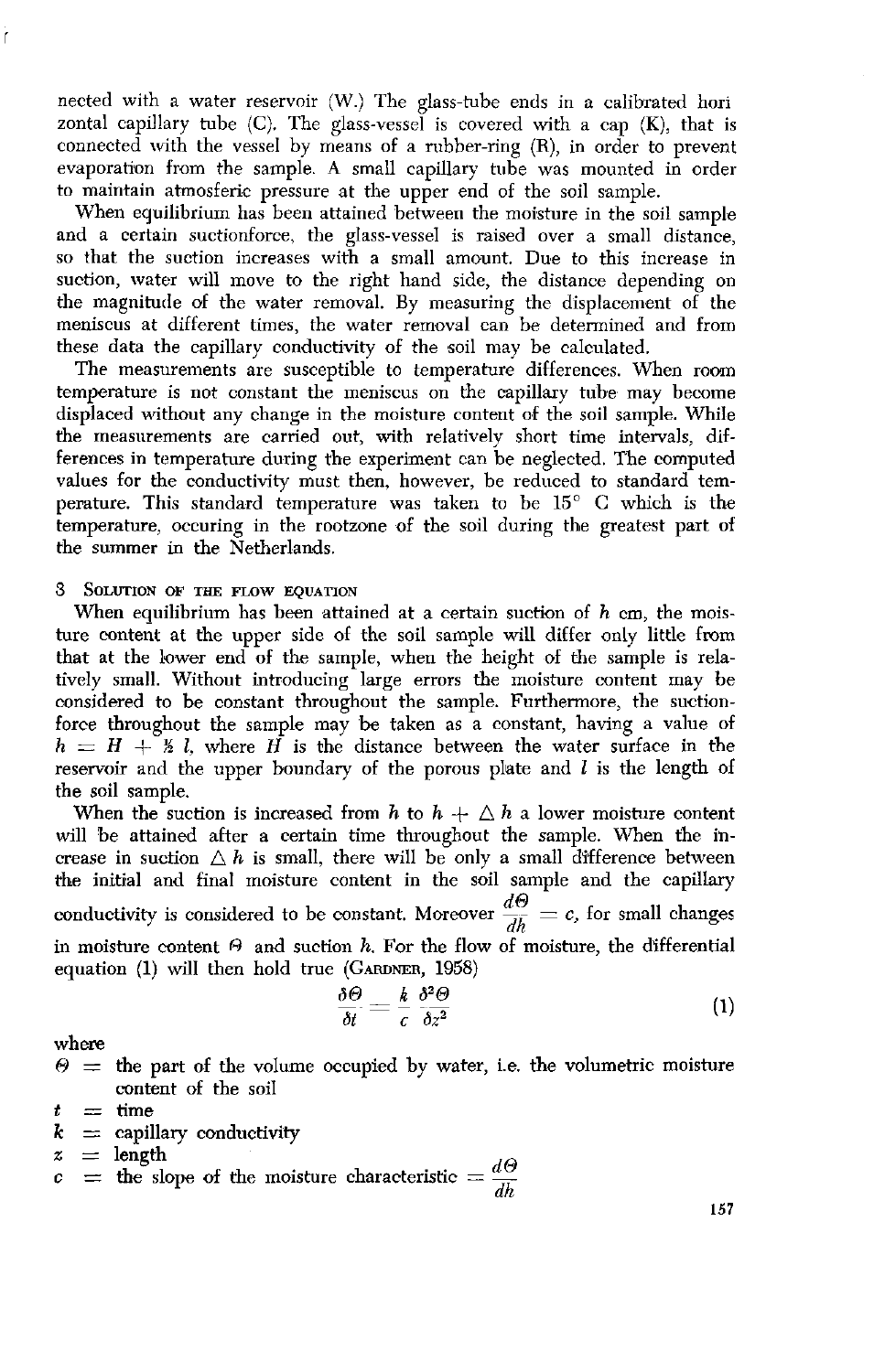There will be no flow across the upper boundary of the soil sample and henceforth  $\frac{\delta \Theta}{\delta z} = o$  at this pla

Treating the sample as having a length *2 I* with its imaginary upper boundary at a constant moisture content  $\Theta_{\rho}$  at  $t > \rho$ , the initial and boundary conditions will be :

$$
\Theta = \Theta_n \qquad -l < z < +l \qquad t = 0 \qquad (2)
$$
\n
$$
\Theta = \Theta_o \qquad z = \pm l \qquad t > 0
$$

The solution of eq. 1, subject to 2, is analogous with that of the equation of heat conduction in a long isolated plate with the ends kept at a constant temperature. This solution is (c.f.  $C_{ARLSLAW}$  and JAEGER, p. 79 eq. 6).

$$
\frac{\Theta-\Theta_o}{\Theta_n-\Theta_o}=\frac{4}{\pi}\sum_{n=0}^{\infty}\frac{(-1)^n}{2n+1}e^{-\frac{k}{c}(2n+1)^2\frac{\pi^2t}{4l^2}}\cos\frac{2n+1}{2l}\pi z
$$
 (3)

The total quantity of water that will have passed through the lower surface of the soil sample at each time *t* can be given by

$$
Q_{l}=A\int\limits_{z=o}^{z=l}(\Theta_{n}=\Theta_{o})\,dz\qquad \qquad (4)
$$

*A* being the area of the soil sample.

The final amount which can be removed from the soil sample between a suction *h* and  $h + \Delta h$  is

$$
Q_T = A \, I \, (\Theta_n \longrightarrow \Theta_o) \tag{5}
$$

With the aid of eq. (3) the relation

$$
\frac{Q_t}{Q_T} = I - \frac{8}{\pi^2} \sum_{n=0}^{\infty} \frac{1}{(2n+1)^2} e^{-\frac{k}{c} \frac{(2n+1)^2}{4t^2} \frac{\pi^2 t}{4t^2}} \tag{6}
$$

can be derived from eqs. (4) and (5). This is the same relation which was used by GARDNER (1956) for the calculation of the capillary conductivity from pressure plate outflow data.

For reasons dealt with in section 5 it is sometimes easier to calculate the conductivity from the slope of the curve  $Q_t$  versus t, which gives the velocity at each time *t.* This quantity is derived from eq. 6 or eq. 3 and is

$$
q_{l} = \frac{2}{l^{2}} \cdot \frac{k}{c} Q_{T} \sum_{n=0}^{5} e^{-(2n+1)^{2} \pi^{2} \frac{k}{c} \frac{t}{4l^{2}}}
$$
(7)

Substituting now eq. 5 in eq. 7 we get

$$
q_{l} = \frac{2}{l} k h A \sum_{n=0}^{N} e^{-\frac{k}{c}(2n+1)^{2} \pi^{2} \frac{t}{4l^{2}}}
$$
(8)

158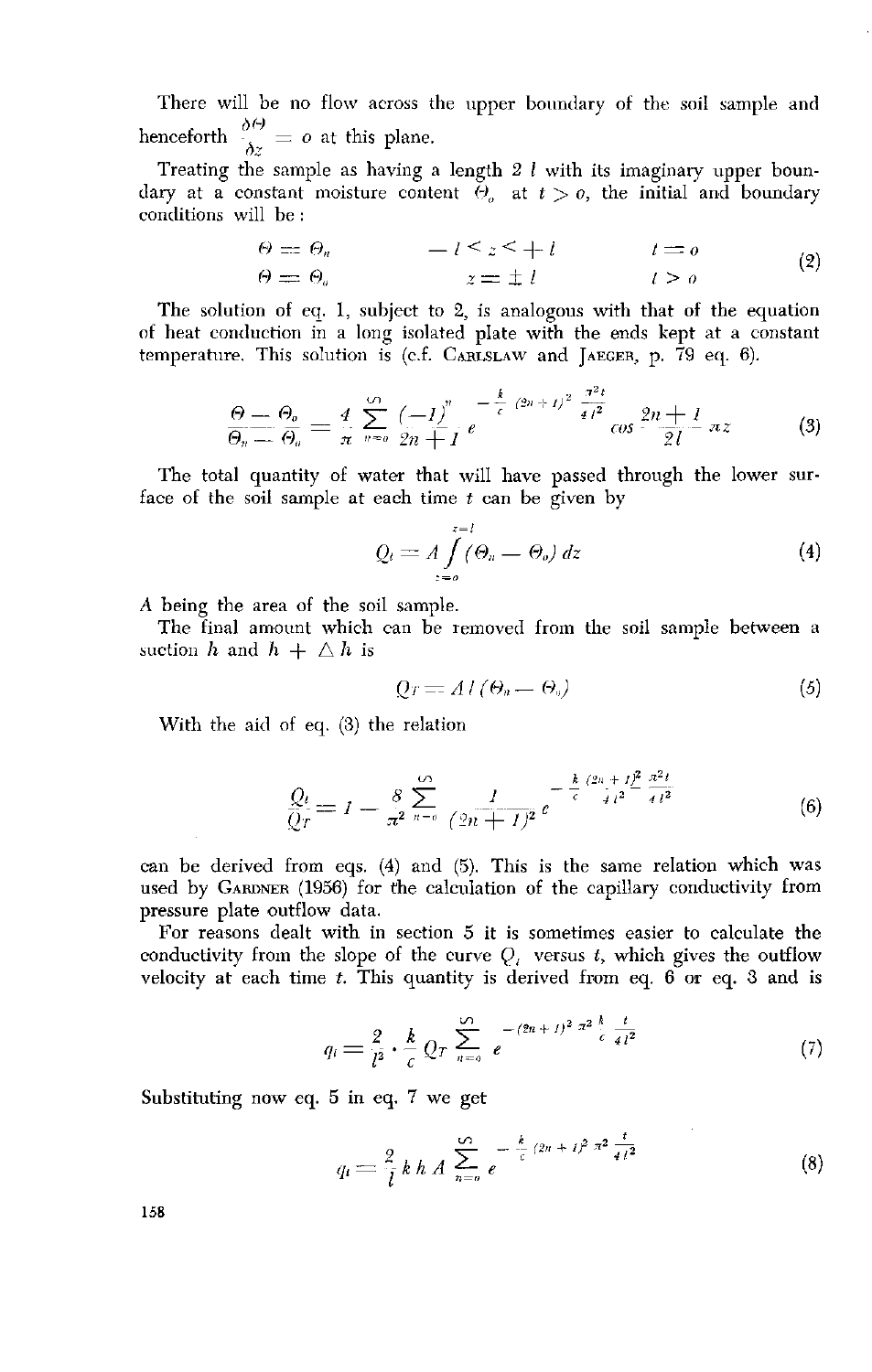# 4 AN APPROXIMATE SOLUTION

For the early stages of flow an approximate solution of the problem under discussion, may be obtained by considering the soil sample as being infinite. The boundary and initial conditions are then given by

$$
\begin{array}{ll}\n\Theta = \Theta_n & z \geq 0 & t = 0 \\
\Theta = \Theta_o & z = 0 & t \geq 0\n\end{array} \tag{9}
$$

These conditions are the same as those for infiltration into a semi-infinite horizontal soil column (KLUTE, 1952) and for drainage to a canal from a semiinfinite strip of soil (EDELMAN, 1947). The solution of  $(1)$  subject to  $(9)$  is

$$
\frac{\Theta - \Theta_v}{\Theta^u - \Theta_v} = P_F \left( \frac{z}{\sqrt{2\frac{k}{\epsilon}}t} \right) \tag{10}
$$

where  $P_F$  is the probability integral taken from the tabulated form given by FISHER (Statistical Methods for Research Workers, 1948, p. 77).

The amount of water which has flown out of the sample after a certain time *t* will be

$$
Q_t = (\Theta_n - \Theta_o) A \int_o^{\Theta} P_F \left( \frac{z}{\sqrt{2} \frac{k}{c} t} \right) dz \qquad (11)
$$

which can be represented by

$$
Q_t = I \cdot I4 \cdot A \cdot (\Theta_n - \Theta_o) \cdot \frac{k}{\epsilon} t \tag{12}
$$

During the first stages of flow there will be little or no difference between the results of eqs. 3 and 12, with respect to the moisture profile in the soil sample.

As eq. (12) holds only true for a limited length of time, this length of time has to be determined. This is done by using the theory of KRAYENHOFF VAN DE LEUR (1958). Since  $1.14 = \frac{2}{\sqrt{2}}$  and  $c \ h = \Theta_n - \Theta_o$  , differentiating with respect to *t* gives

$$
q_t = \frac{1}{\sqrt{\pi}} A h \, \mathcal{F}^{\overline{k\epsilon}}_t \tag{13}
$$

If we take now the largest length of time for which eq. 13 may be used in such a way that the value of  $q_t$  from eq. 13 differs less then  $1\,\%$ value of  $q_t$  according to eq. 8, we

$$
\frac{1}{\sqrt{\pi}}\,\gamma\frac{\overline{k\epsilon}}{t} > 0.99\,\frac{2k}{l}\,\sum_{n=0}^{\infty}\,e^{-\frac{k}{c}(2n\,\div\,t)^2\,\pi^2\,\frac{t}{4\,t^2}}\tag{14}
$$

Taking now  $\gamma = \frac{4}{\pi^2} \frac{d^2}{b}$  eq. 14 becomes

159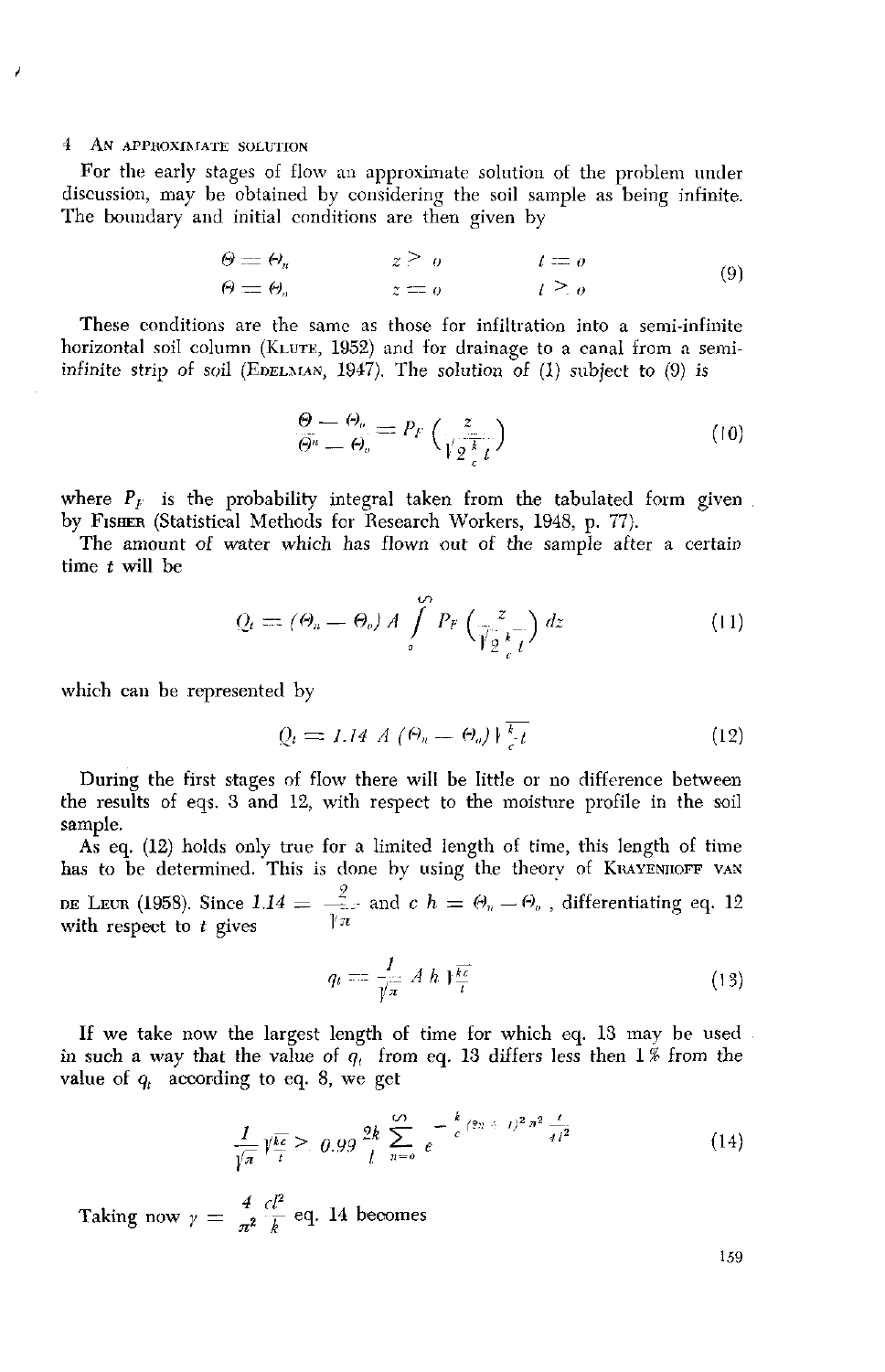$$
\frac{\sqrt{\pi}}{4 \times 0.99} \sqrt[n]{\frac{v}{t}} > \sum_{n=0}^{\infty} \frac{-(2n+1)^2 \frac{t}{t}}{e}
$$
\n(15)

and for a given combination of  $c$ ,  $k$  and  $l$ ,  $t_{max}$  can be calculated.

# 5 THE INFLUENCE OF THE POROUS PLATE

The eqs. 8 and 13 derived in sections 3 and 4 are exact, when the porous plate used in the experiments, has no resistance with respect to the flow of water. Generally this is not true and the influence of the sinter may not be ignored, especially when relatively large amounts of water are displaced, thus at large conductivity values of the soil sample, therefore, without introducing the effect of the porous plate, the calculated conductivity data will be too small. On the other hand we failed to find an exact solution in which the effect of the porous plate was accounted for  $2$ ). The outflow data, used for  $2$ the calculation of the capillary conductivity are, however, taken during very short time intervals. Therefore an approximate solution may be used in which the loss of head in the sinter is related in a linear way with the outflow according to DARCY's law, one can therefore put :

$$
q_l = k_p \frac{h_l}{l_p} \tag{16}
$$

where

 $k_p =$  the hydraulic conductivity of the sinter  $h_l =$  loss of head in the sinter  $l_p =$  height of the sinter.

The hydraulic conductivity of the sinter was obtained by measuring the flow of water through the sinter without soil sample. The area of the plate used for this measurement was equal to that of the soil sample. In order to avoid variations in hydraulic conductivity during the measurement the determinations were made with as short a lapse of time between them as possible. From the known  $q_t$ , the loss of head due to the sinter was calculated ing to eq. 16 and introduced in eq. 8 and 13 so the hydraulic conductivity was calculated from the equations

$$
\frac{q_t}{c} = \frac{2}{l} \frac{k}{c} (h - h_l) A \sum_{n=0}^{\infty} e^{-(2n+1)^2 \pi^2 \frac{k}{c} \frac{l}{4l^2}}
$$
(8a)

and

$$
Q_t = 1.14 \left( \Theta_n - \Theta_o - \Theta_v \right) A \sqrt{\frac{k}{\epsilon}} t \tag{12a}
$$

where  $\Theta_v = h_v$ . c. For  $q_t$  and  $Q_t$ , the outflow after 1 minute was

<sup>&</sup>lt;sup>2</sup>) After this article was written MILLER and ELRICK (Soil Sci. Soc. Amer. Proc. 2. 483—486) gave a method to take into account the influence of the separating medium. An other solution will be given in the near future by RIJTEMA, also working at our Institute. 160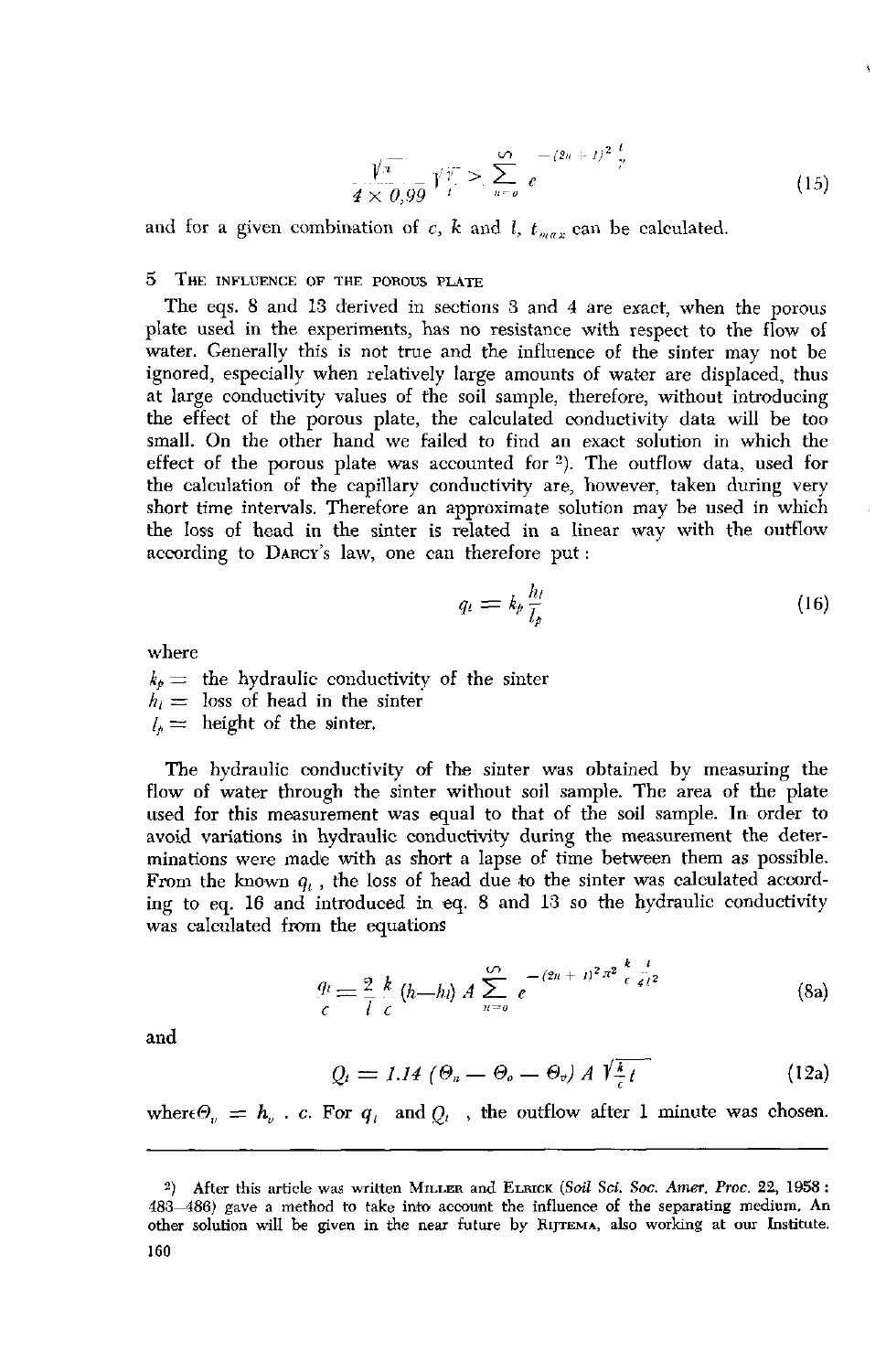#### 6 RESULTS OF THE MEASUREMENTS

The measurements were carried out for a dune sand containing 1% humus and 99 % fraction  $> 100 \mu$ , and for a sandy-loam soil ("lichte zavel") containing 1% humus and 1% fraction  $> 100 \mu$ , 50% from 50-100  $\mu$  and 16%  $< 16 \mu$ (about  $10\% < 2\mu$ ).

All outflow measurements gave straight lines for small values of *t,* when plotted against  $\oint t$ . Due to some inertia in the system and the influence of the porous plate this line did not always intersect the *t*-axis at  $t = o$ . Neverthe less t was taken in such a way that  $t = 0$  was at the point of intersection of the line with the f-axis.

In order to simplify the calculation, this form was calculated according to eq. 8a for various values of  $\frac{\pi}{2}$  ,  $(l=5 \, \text{cm} \, ; \, t=1 \, \text{min}$ *c*   $1 \text{ cm}$ 



 $A = 1$  cm<sup>2</sup>) giving a straight line when plotted on log : log scale The results of the measurements are given in table 1.

For each suction step new soil probes were used taken from the same profile. In the case of the sandy soil, sorption and desorption measurements were carried out with the same probe. For the loamy soil different probes were used for sorption and desorption.

The values according to eq. 12a are somewhat higher than those according to eq. 8a but the difference is small. This is due to the fact, that the time was taken so short that the finite length of the probe did not influence the solution according to eq. 12a.

Because the conductivity values are highly dependent on differences in soil structure as the results show, the error introduced by the approximate solution of the influence of the porous plate will not be very important.

As could be expected, a certain hysteresis effect occured between sorption and desorption values.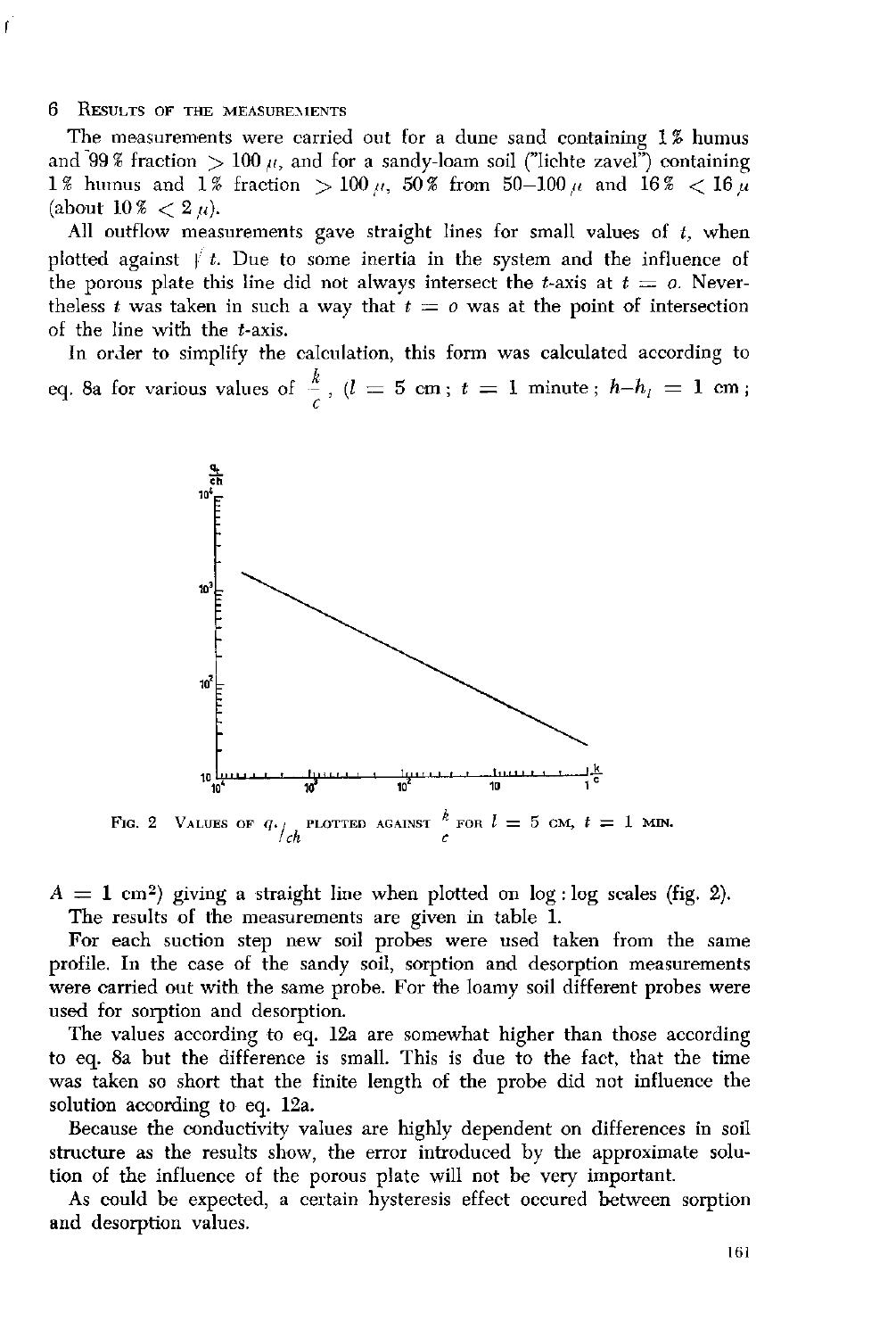|                             |                      |                                                                          | Dune                                                                                | sand                                                                                         |                                                                                                               |                                   |                                                                                                       |                                         |                                                                                                             | Sandy loam                  |                                                                                                   |                                                        |                                                                          |
|-----------------------------|----------------------|--------------------------------------------------------------------------|-------------------------------------------------------------------------------------|----------------------------------------------------------------------------------------------|---------------------------------------------------------------------------------------------------------------|-----------------------------------|-------------------------------------------------------------------------------------------------------|-----------------------------------------|-------------------------------------------------------------------------------------------------------------|-----------------------------|---------------------------------------------------------------------------------------------------|--------------------------------------------------------|--------------------------------------------------------------------------|
|                             | Ħ.                   | ġ                                                                        | వే                                                                                  |                                                                                              | eq. 12a                                                                                                       | Ħ.                                |                                                                                                       | వే<br>ġ.                                |                                                                                                             | Ħ.                          |                                                                                                   | 12a<br>ę.                                              |                                                                          |
| 162                         |                      | desorption                                                               | sorption                                                                            | desorption                                                                                   | sorption                                                                                                      |                                   | desorption                                                                                            | Ħ                                       | sorption                                                                                                    |                             | desorption                                                                                        | Ħ.                                                     | sorption                                                                 |
| i0<br>suction (cm)          | $-0.09900F$          | m<br>Stársad<br>Rudas<br>C)<br>G                                         |                                                                                     | $64.540$<br>$64.540$<br>$64.540$<br>$64.540$<br>$64.540$<br>$64.540$<br>$64.540$<br>$64.540$ |                                                                                                               | $-$ a $\omega$ $ \omega$          | 83431<br>4 2 3 3 4<br>4 2 3 3 9 9                                                                     |                                         |                                                                                                             | ⊣លេ⇔ល                       | $\frac{5.80}{14.7}$<br>$\infty$                                                                   |                                                        |                                                                          |
| $\tilde{S}$<br>۰,           | $^{\infty}$ 99129112 | 01088010805<br>01088010805                                               | 343<br>0.673<br>0.0133<br>0.00044                                                   | 1088862888<br>10                                                                             | ar<br><b>SPH3H8</b><br>000000                                                                                 | $\circ$ r $\circ$ $\circ$ $\circ$ | စ္ကို စပ္ပံု<br>အဲ့အို စပ္ပံု<br>အဲ့အို စစ္ကို အို                                                    | $\mathbf{S}$<br>ನ                       | 0.0195<br>2.15                                                                                              | စ်ားအတိုင                   | $\frac{5}{2}$ $\frac{5}{2}$ $\frac{5}{2}$ $\frac{5}{2}$ $\frac{5}{2}$ $\frac{5}{2}$ $\frac{5}{2}$ | $\mathcal{S}$<br>51                                    | 0.0216<br>2.20                                                           |
| S<br>ఇ                      | <b>Ahaaaaaa</b>      | 0.00273<br>0.056<br>0.0444<br>0.163<br>$\mathbf{I}$                      | 0.0000678<br>0.000202<br>0.000464<br>0.000426<br>0.00218<br>0.0166<br>0.174<br>16.4 | 0.00317<br>0.0643<br>0.0525<br>0.204                                                         | 0.000209<br>$\begin{array}{c} 0.000101 \\ 0.0180 \\ 0.0009 \end{array}$<br>0.00225<br>0.0011<br>0.217<br>14.0 | 122159                            | $\begin{array}{c} 49.2 \\ 1.18 \\ 1.067 \\ 0.018 \\ 0.398 \\ 0.2 \end{array}$                         | SS3985                                  | $1.36$ <sup>*</sup><br>$0.14$<br>$0.313$<br>$0.313$<br>$0.4$<br>3.4                                         | 122762                      | $\frac{1.40}{0.0896}$<br>$0.019$<br>$0.462$<br>$14.3$<br>60.0                                     | asanger                                                | 0.1215<br>0.165<br>0.384<br>5.20<br>$\frac{6.25}{1.58}$                  |
| $\approx$<br>$\overline{8}$ | 35                   | 5<br>$0.00198$<br>$0.000256$<br>$\frac{1}{2}$<br>$\bar{\varkappa}$<br>Ğ, | $0.015$<br>0.00076<br>3 x $\leq 10^{-5}$<br>S                                       | $\frac{0.0072}{0.00054}$                                                                     | $\begin{array}{c} 0.0215 \\ 0.000195 \end{array}$                                                             | ELASTES                           | 0.00026<br>0.00013<br>$\begin{array}{c} 0.0255 \\ 0.0215 \\ 0.0106 \end{array}$<br>$0.0144$<br>$0.22$ | sasawa<br>$\frac{4}{3}$                 | $0.000187$ °<br>$\begin{array}{c} 0.106 \\ 0.00029 \\ 0.0078 \end{array}$<br>0.00013<br>$0.005^*$<br>0.0461 | ESSERS                      | 0.000402<br>0.224<br>0.00014<br>0.0169<br>0.0270<br>0.0144<br>0.0115                              | 33<br>$\mathbf{\mathcal{L}}$<br>국 역 역<br>$\frac{4}{4}$ | 0.000385<br>0.000351<br>0.1955*<br>0.0108<br>$0.005*$<br>0.0089<br>0.056 |
| 300<br>180                  | 26                   | r,<br>0.00072<br>$\frac{15}{5}$<br>$\mathbb{M}$<br>5                     | $10 - 5$<br>V<br>$\frac{1}{2}$                                                      | 0.00126                                                                                      |                                                                                                               | S)<br>ងន្លន្តក្<br>$\mathbb{S}^2$ | $\lesssim 10^{-3}$<br>0.000224<br>$0.0013$<br>$0.00092$<br>$0.00063$<br>$0.00497$<br>0.0344<br>×<br>Ñ | 46<br>$\ddot{z}$<br>$\frac{3}{2}$<br>47 | $x \leq 10^{-5}$<br>0.00996*<br>$0.00055$ <sup>*</sup><br>0.00275<br>0.00294<br>Ō,                          | ងនឹងដ<br>88<br>$\mathbf{a}$ | 0.001075<br>0.00305<br>0.4750<br>0.00026<br>0.00125<br>0.095                                      | 冶<br>$\frac{46}{5}$<br>48<br>47                        | $0.00005^{\circ}$<br>$0.00875$ <sup>*</sup><br>0.00135<br>0.00325        |